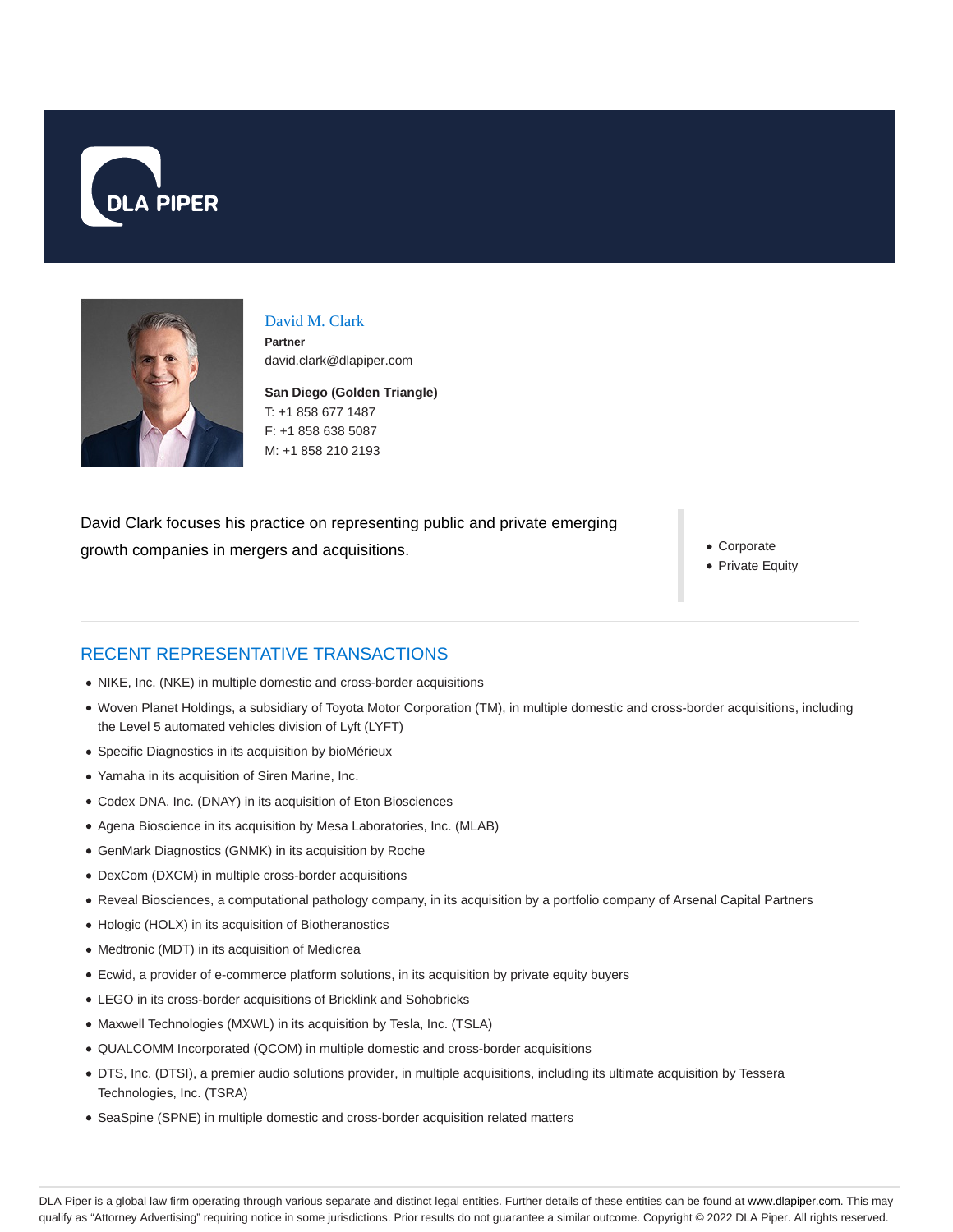- Safer Systems, a provider of chemical incident monitoring, modeling, and mitigation software solutions, in its acquisition by Fortive (FTV)
- Novasyte, a provider of clinical, field and corrective services to the medtech industry, in its acquisition by IQVIA (IQV)
- SOR Technology, a developer of a SaaS platform for the travel and leisure industry, in its acquisition by a portfolio company of 3i Group
- Grow Team, a provider of search engine optimization solutions, in its acquisition by a portfolio company of H.I.G. Capital
- CUSO Financial Services, a provider of investment advisory and related services to the credit union industry, in its acquisition by a portfolio company of Lee Equity Partners
- LLamasoft, Inc., a leading provider of supply chain optimization software solutions, in its acquisition by TPG
- Terumo Corporation, in its cross-border acquisition of Bolton Medical, a maker of thoracic and abdominal stent graft systems
- Zementis, a predictive analytics software provider, in its acquisition by Software AG
- FMG Suite, a developer of marketing software solutions for the financial industry, in its acquisition by a private equity buyer
- AbVitro, a developer of cancer-focused immunotherapy solutions, in its acquisition by Juno Therapeutics (JUNO)
- Starmaker Interactive, Inc., a leading mobile music platform, in its acquisition by a Chinese public company
- Protein Technologies, Inc., a developer and provider of peptide synthesizers and reagents, in its acquisition by Ampersand Capital **Partners**
- Armor Express, a developer and distributor of hard and soft body armor products, in its acquisition by Spanos Barber Jesse & Co.
- Gehry Technologies, Inc., a construction and engineering software solutions provider founded by renowned architect Frank Gehry, in its acquisition by Trimble Network Ltd. (TRMB)
- XIFIN, Inc., a cloud-based provider of medical billing and compliance software solutions for diagnostic service providers, in its acquisition by GTCR
- Perion Network Ltd., an Israel-based, global performance-focused media and internet company in its acquisition of Grow Mobile, Inc.
- Global Analytics Holdings, Inc. in its acquisition of Workpays.me, an online payroll direct consumer lending company
- EdgeCast Networks, Inc., a provider of content delivery network solutions, in its acquisition by Verizon (VZ)
- The Active Network, Inc. (ACTV), a leading provider of cloud-based activity and participant management solutions, in its acquisition by Vista Equity Partners
- CPA Global, a leading intellectual property management and software specialist, and an international provider of outsourced legal services, in is acquisition of First to File, Inc.
- Nik Software, Inc., a digital photography software developer, in its acquisition by Google Inc. (GOOG)
- Title Technologies, Inc., a provider of electronic registration and data solutions for the automotive industry, in its acquisition by Solera Holdings, Inc. (SLH)
- P.F. Chang's China Bistro, Inc. (PFCB), owner and operator of the P.F. Chang's China Bistro, Pei Wei Asian Diner and True Foods Kitchen restaurant concepts, in its acquisition by Centerbridge Partners
- eBioscience, Inc., a life sciences research tools company, in its acquisition by Affymetrix, Inc. (AFFX)
- The Retail Equation, Inc., a fraud detection and analytics software provider for the retail industry, in its acquisition by Norwest Venture **Partners**

#### **CREDENTIALS**

#### **Admissions**

- California
- New York
- Arizona

## Prior Experience